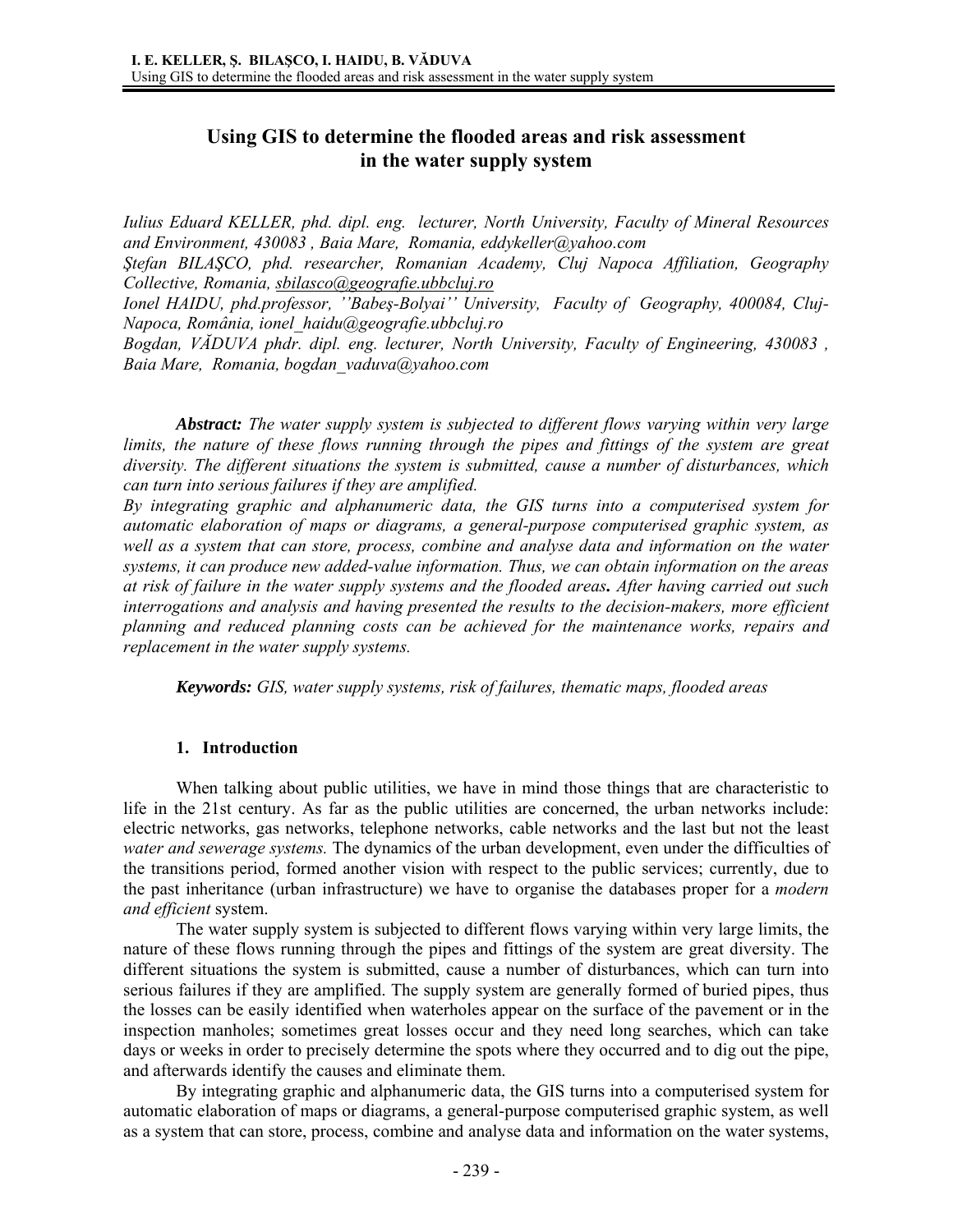it can produce new added-value information. Thus, we can obtain information on the areas at risk of failure in the water supply systems and the flooded areas**.** 

#### **2. Importance of GIS technology use in the management and analysis of water supply**

The GIS system can be considered as an *information management system or as a support for the decision-making system.* GIS provides the possibility *to entry, to maintain and especially to interpret and to analyse rapidly and efficiently the data regarding the water and sewerage systems.* 

The GIS processing results are not only much more effective in the information process – decision-making, production, inventory – where they are used, but also they entirely change our perception with respect to the surrounding reality: they provide a quicker and better understanding of the facts and phenomena we analyse and act on.

According to the studies that had been carried out, more than 80% of the data used by the water and sewerage companies have a geographical reference, thus the GIS support is necessary for the efficient development of the activities and for the informational flow fluidisation. Considering the importance of the geographical data in the work of these companies, the GIS applications have a great contribution to the optimisation of the informational flows. Currently, the focus is on the interoperability of the GIS systems, and several efficient functions are integrated with the existing solutions provided by the authorities. *Moreover, the integration of GIS solutions with other systems can provide an exhaustive image on the management process efficiency.* 

GIS can easily operate large data quantities, can offer the possibility to perform complex analyses on spatial data, and advanced possibilities to display the results of these analyses. More and more lapped models, (mathematic model – geographic information system) have the tendency to absorb the specific forecast and simulation systems (*simulation models for the flows in the water and sewerage systems***,** underground water flow simulation models, air pollution simulation model, surface water flow simulation models, etc.).

*The Geographic Information Systems together with hydraulic modelling of sewerage systems simulate critical situations that could take to failures or to their inadequate operation***.** Moreover, the Geographic Information Systems together with the hydraulic modelling of the water supply networks, correlated with a *SCADA* system (*Supervisory Control and Data Acquisition*), can be used for the automation and supervision of the complex water supply networks.

The Internet and information technology development had a great impact on the GIS application architecture, determining substantial changes in the distribution and accessibility of the solutions in this category. Having these reasons in mind, we could say that accessing the applications by a simple Web browser met the need of a world characterised, among others, by dynamism and economic phenomena globalisation. During the past years, there were changes with respect to the needs related to information or equipment that are used by different users. Therefore, currently, not only computers are connected to the Internet, but also a lot of other equipment, such as mobile telephone networks or hand-held devices. Under these circumstances, the *GIS applications must provide a high level of interoperability and integration with different systems or applications. The standardisation of the data transfer models among different solutions became a compulsory request for most of the actual users.* 

The new "wireless" technologies and those designed for the information distribution in the field prove their usefulness in GIS, as well; therefore in the past years we have noticed the need of scalable and efficient web applications, capable to share large data sets to large audiences spread out in the space.

The data base applications are also an important factor in the generation of GIS solutions as they are the element that defines the performance level of these implementations.

*As compared with other European countries, Romania is currently far behind with respect to the information summarization and access to information. The creation of a geographical*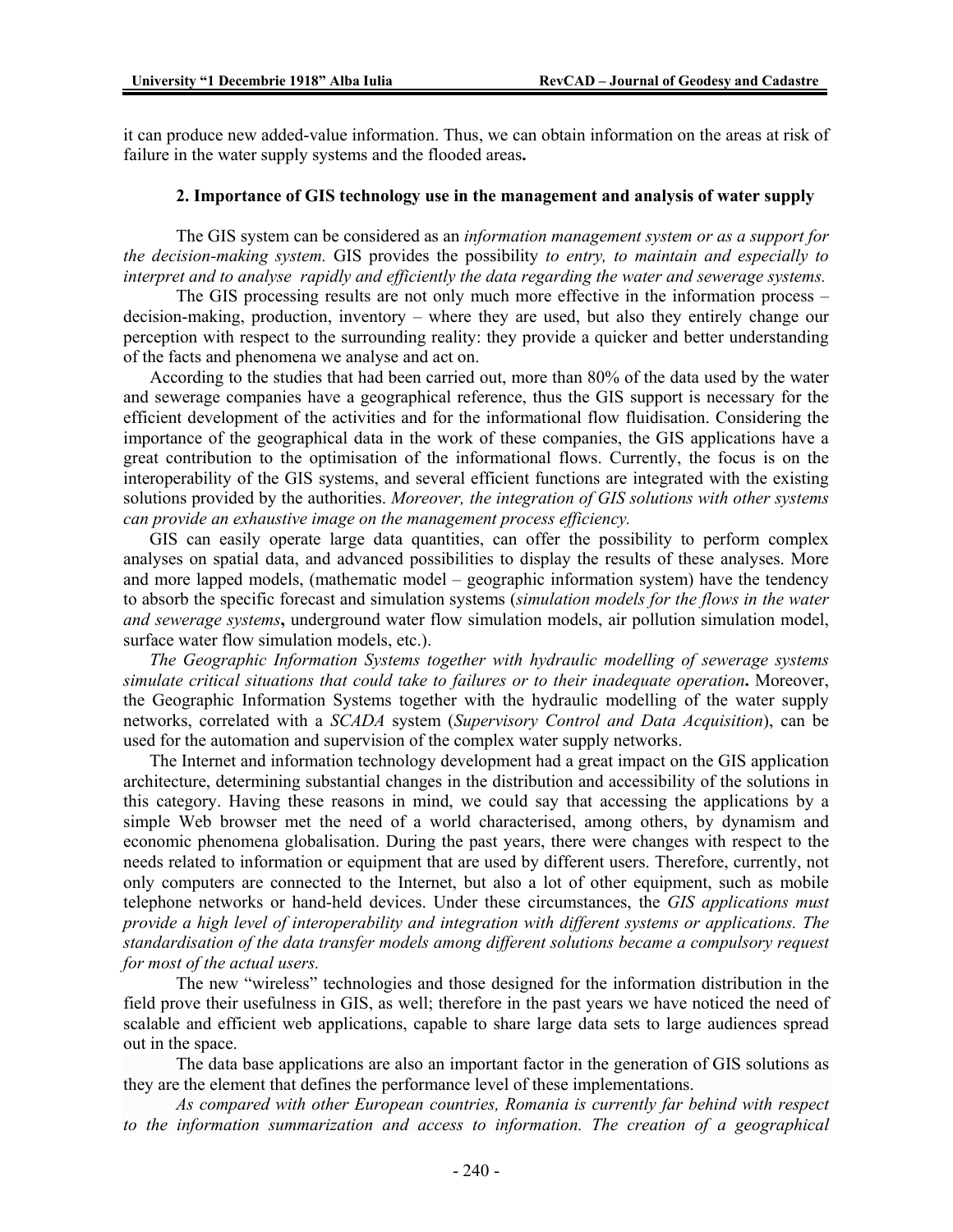information system implies exactly the access to diverse and updated information. The settlement of *these disparities is part of Romania's efforts to integrate in the Euro-Atlantic structures.* (Bălteanu D., 2002)

Nowadays, the success of an organisation depends on the *possibility to reduce the decision process time, to make better decisions and to share strategic information within the organisation.* The employees in the public and private sectors found that they could take better decisions using the spatial element of the existing information. *The possibility to view the spatial information and to make spatial analyses provide them a strategic advantage.*

GIS is successfully applied in urban public works thanks to multiple benefits it has in the management and analysis of water supply systems.

Amongst the main benefits of GIS use for the public utilities represented by the water supply and sewerage systems, besides the traditional models, we would like to mention:

- *Improvement of the service quality;*
- *Optimization of the information circuit among departments;*
- *Reduction in the number of employees;*
- *Quick recovery of data;*
- *Capacity of data maintenance and updating;*
- *Interactive production of maps;*
- *Avoid to keep duplicate databanks;*
- *Planning of the network maintenance and repair works, the equipment inventory and the analyses become automatic procedures integrated in the system;*
- *Cutting the planning costs for the network maintenance and repair works;*
- *Better planning for the network maintenance and repair works;*
- *Quick finding and documentation of damaged sewers, badly sealed or that need drainage;*
- *Inventory of the consumers' needs and planning of the network extension works;*
- *Identification of the lines affected by the infiltration of pollutants;*
- *Obtaining information on the sewer maintenance and inspection (condition, failures, types of failure) using different devices (cameras);*
- *Increase of the analysis quality together with the reduction of the time necessary for the analysis, as well as the capacity to carry out integrated analyses – network pressure and outflow analysis in the water supply network, the pressure of the network and the analysis of the leakages in the water supply network, analysis of the water losses and detection of the failure cracks, analysis of the leakages in the sewerage system etc.;*
- *High quality presentations at the decision-making level;*
- *Improvement of decisions.*

# **3. Failure risk in the study area**

*The occurrence of flaws or failures in the water supply system causes technical, economic and social impacts. For these reasons, the study on the causes of the failures represents a priority in the sector of water supply systems. There are a lot of causes for the occurrence of flaws and failures, but except for the physical failures, there are also artificial failures, most of them being caused by operation or management errors (Gould N.C., 2005).* 

*According to a report elaborated in 1991 by IWSA (International Water Supply Association – Asociaţia Internaţională a Furnizorilor de Apă), the water losses in the water supply systems are*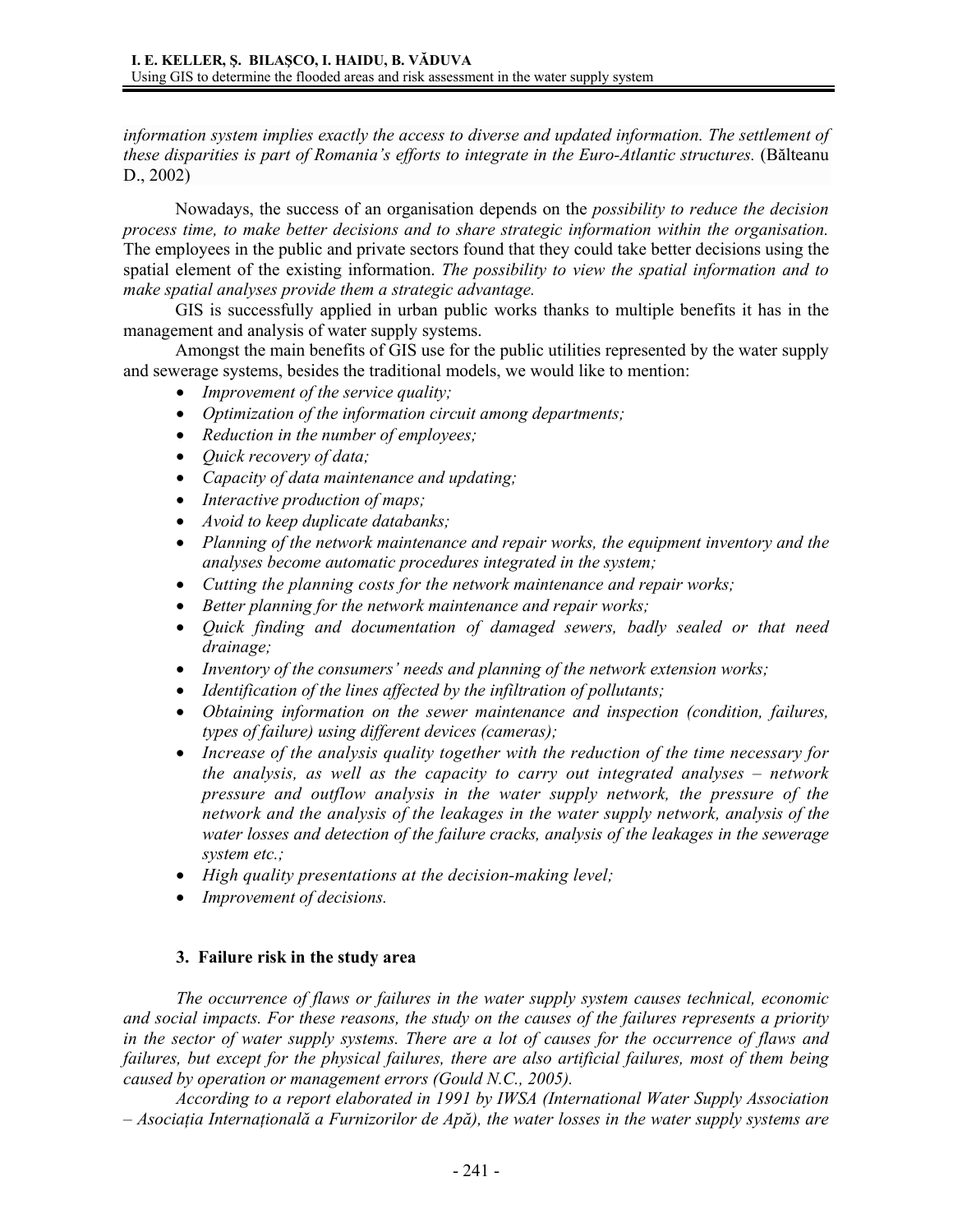*between 20 and 30 % . The most frequent cause of these losses is the fracture of pipes or the break of the junctions between them (Hueb J.A., 2001)* 

All over the world, the water systems need rehabilitation and maintenance measures for the improvement of their performances and the prevention of failures. Moreover, due to these failures, the water companies lose important amounts of money.

Due to recent technological development, by applying the GIS technology and the hydraulic modelling, and with the presentation of the outputs to the decision-makers, a great number of problems can be prevented by taking efficient measures in conformity with strategies fore the identification and prevention of problems before they occur. In order to support the abovementioned, the great software producers offer a series of GIS and hydraulic modelling products that can generate solutions, which are different from one country to another and from beneficiary to beneficiary.

Impacts caused by failures are:

- **Technical and cost impact** The multiple failures of the pipes cause financial difficulties for the Romanian water companies. Basically, the Department for repairs and maintenance and most of the available technical equipment deal only with the keeping the supply system operational. *The repair works at the pipes* include the following operations: the emptying of the valve manholes, manipulating the valves so as to seal the damaged section, cutting out the asphalt layer, breaking the concrete, digging, draining out the water in the cut, replacing the damaged section, refilling and valve adjustment, restoration of the asphalt layer. All the aforementioned *repair works cost 5-10 times more than the building of a new pipe.*
- **Social impact -** Due to the overflow of the maximum running capacity in the pipes, in the connecting pipes and in the interior columns in the blocks, the water supply to some consumers (at the superior floors) shows deficits, thus the number of complaints increases. The frequent failures in the pipes and the repairs of the fire cocks and of the valves *cause water interruption to consumers in large areas.* Due to the difficult turning off of the water (key valve that cannot be turned off tightly anymore, needing the doubling of several sections), due to the difficult digging in the asphalt and concrete, to the inadequate equipment and poor organisation in some cases, *the repair time takes up to 5-12 hours.* Since the washing and the disinfection of the pipes after repairing are not possible, the water supplied in the first hours after the restart *has high turbidity and it is slurry; thus the discontent consumers* often complain and refuse to pay the entire amount of the bill. *The water interruptions cause problems in the activity of several trade companies,* especially those at the ground-floor of the residential blocks, where they do not have the possibility to store water in their own tanks, which causes production loss (at the backer's, at pizza places, in restaurants, etc.) or the interruption of the service (at the barber's, at the beauty shop, for drink batching devices etc.).
- *Environmental impact The repair works at the pipes damage the roads,* because of the excavation works and of the water and sludge leakages. *In other cases, the green areas, the natural surroundings, the scrubs and the trees are damaged.* Efforts are made to rehabilitate the damaged areas, but there are still dissatisfactions of the Municipality, as well as of the citizens due to the multiple works of the type. During the works in the inhabited areas, *the equipment used cause air and noise pollution, this creating discomfort for the inhabitants in the area.*

The study area is one part of the Garii neighbourhood in the city of Baia Mare, Maramureş county. It is located in the south-east part of the city of Baia Mare and it covers an area of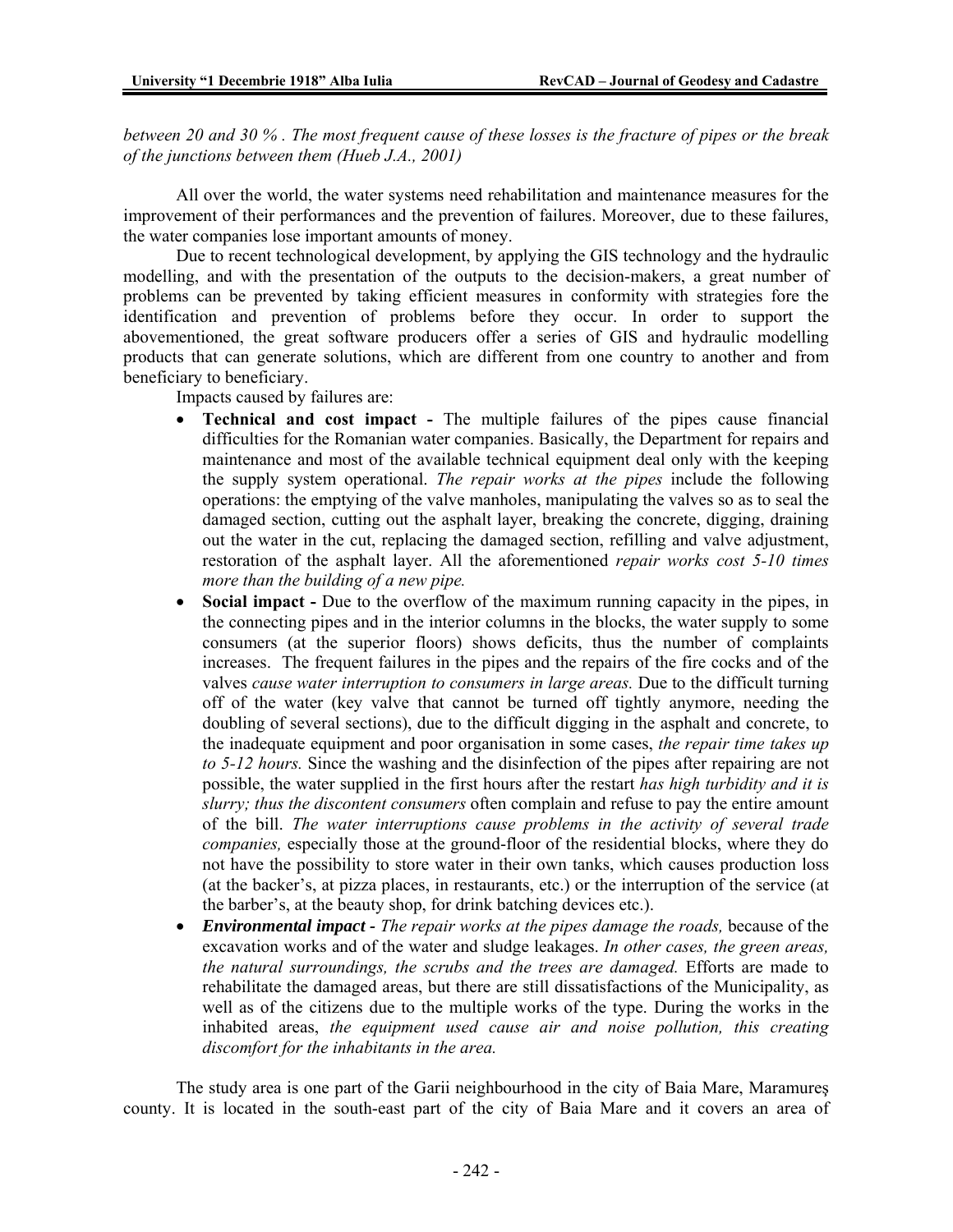approximately 25 ha. It is bordered in the north part by Traian Blvd., in the east part by Gării Blvd., in the south part by the Vlad Ţepeş street and in the west part by the Republicii Blvd.

For the study area, I captured and integrated several types of data regarding the locations, forms, relations (spatial or geographic data) and descriptive figures (attribute-type or alphanumeric data) of objects or geographic elements in one logical data model. Having this logical data model together with the GIS system, I made fast spatial enquiries, which can be expensive and long lasting if using other methods.

For example, I generated thematic maps of the diameters and of the materials the water supply pipes are made of in the study area (Figure 1).



Fig. 1 Thematic map: classification of water supply pipes by diameter

In order to identify and locate the risk of flaws and failures, I considered the year of installation of the pipe sections, the material of the pipes, and the number of flaws/or failures in the study area.

I divided the risks of flaws and/or failures in the water supply system into three main categories, as follows:

*High Risk* – asbestos-cement pipes with more than 5 failures

*Average Risk* – asbestos-cement pipes with 3-5 failures

*Small Risk* – asbestos-cement pipes with less than 3 failures

The map showing the failure risks in the study area is presented in Figure 2.

It was also found that the failures in the city of Baia Mare with the most serious consequences on the population an don the neighbouring areas occur with *asbestos cement* pipes having the *longest diameter* where the occurrence of such failure is sudden, with massive *fractures of material*, and the repair works on the water pipe failure takes a long time due to the fact that the damaged section must be replaced; thus *there are long lasting water supply failures for the connected consumers.* Figure 3 presents the results obtained in graphic format.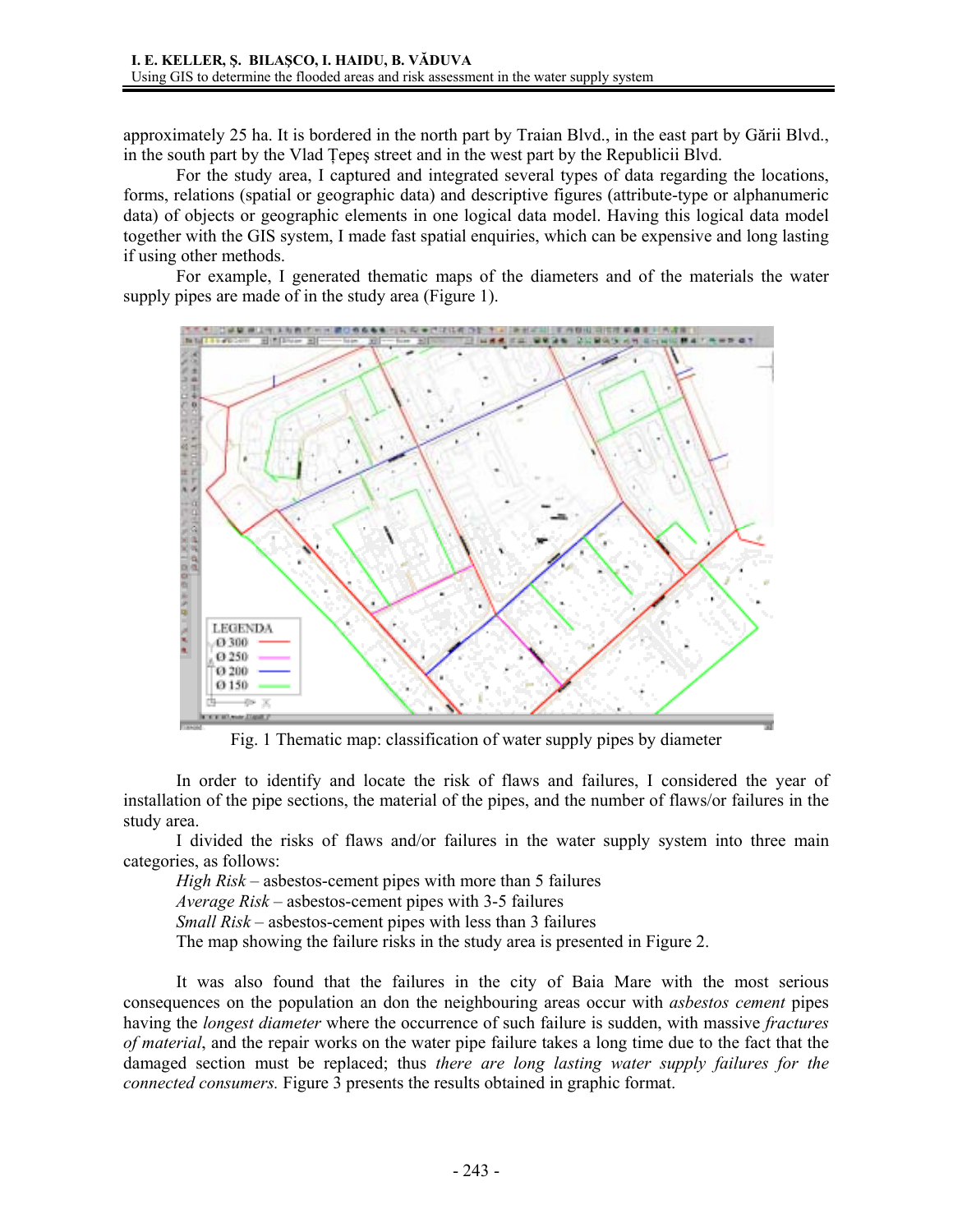

Fig. 2 Map showing the failure risks in the study area



Fig. 3 Identification and location of the pipe sections where there is risk of failures which would have serious consequences on the neighbouring areas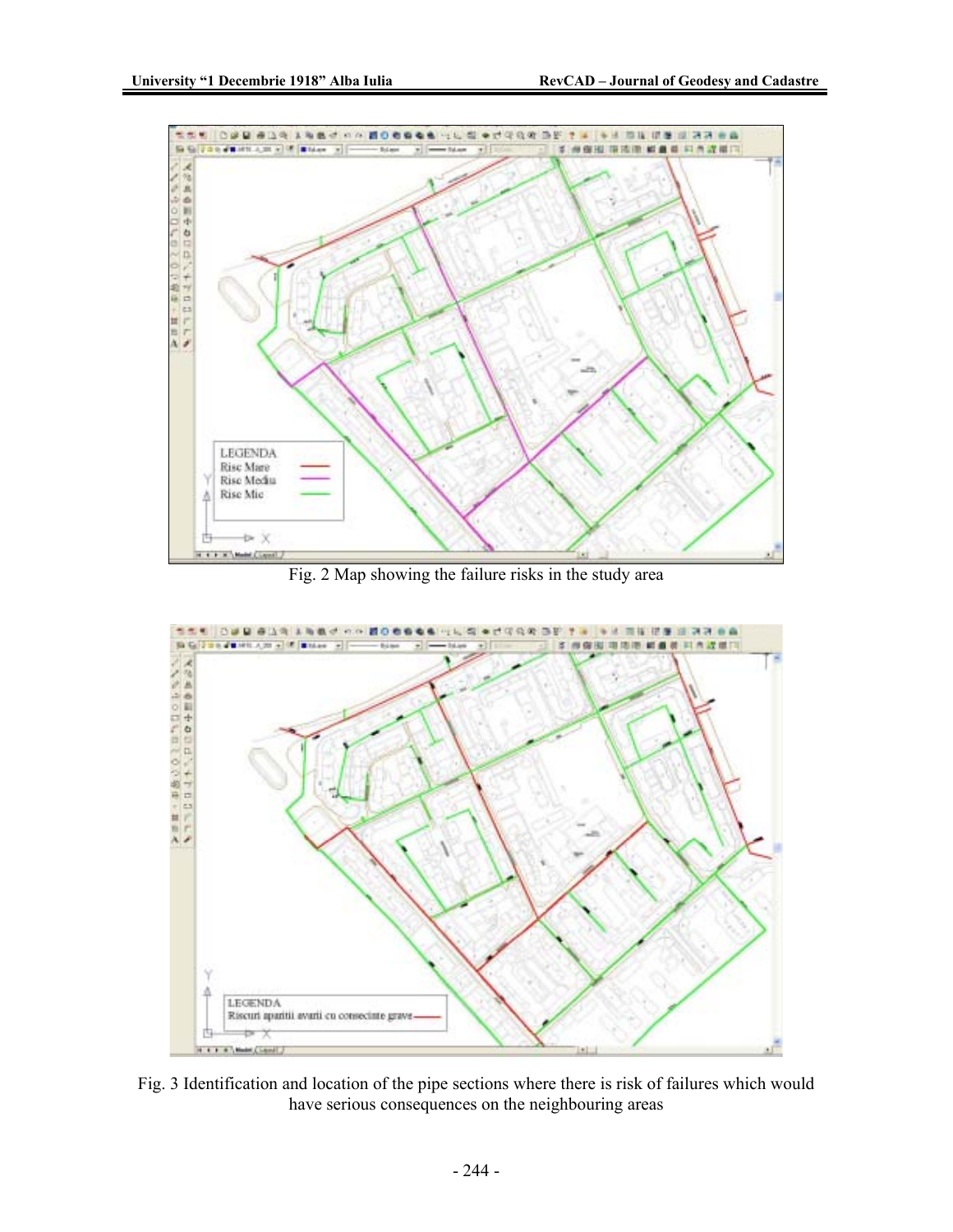After carrying out such analyses and enquiries and presenting the results to the decision makers, better planning can be made with reduced costs for planning the water supply system maintenance, repair and replacement works.

#### **5. Determination of the flooded areas**

Some water pipe sections have a higher frequency of failures (more than 3/km) indicating a higher rate of wear. The high rates of pipe failures have a negative impact on the water supply services as far as the financial efficiency is concerned (the repair costs and those related to leakages) and with respect to the provided services (risk of contamination and of temporary water supply failure). Moreover, due to the fact that only 50% of the sector gates are not operational, the possibility to isolate the pipe sections for repair works is limited.

# *Determination of the Intensity-Duration-Frequency Curves*

In order to establish the rain frequency, as well as to determine the IDF family curves (Intensity-Duration-Frequency), I used the records regarding the rains fallen in the city of Baia Mare during 32 years (1975-2006).

The frequency is represented by the average recurrence period T of the phenomenon, T being the number of years for which the rain quantity is equal or more frequent than the given value.

 The frequency is also expressed in terms of overflow probability p given by the formula  $p=p(n \geq h_1) = \int f(h) dh$ , where  $f(h)$  is the distribution curve of the annual maximum rain quantity. In this case, the connection between the frequency (represented in years) and the probability  $(\% )$  is:

$$
T = 100/p
$$
 if  $p \le 50\%$  (1)

$$
T = 100/(100-p)
$$
 if  $p \ge 50\%$  (2)

 After the selection of the annual maximum values for each given time period d (min) and the alignment of each calendar row obtained this way, a Gumbel probability density function is matched for each empiric curve corresponding to the duration d:

$$
f(x) = \frac{1}{\alpha} \exp\left[-\frac{x-u}{\alpha} - \exp\left(-\frac{x-u}{\alpha}\right)\right]
$$
 (3)

The Gumbel function parameters ( $u$  and  $\alpha$ ) were estimated using the maximum likelihood method.

Table 1 presents the results of the intensity frequency analysis and of the rain duration in Baia Mare (1975-2006). The table includes the intensity and the duration of the rains calculated according to the Gumbel distribution for different recurrence periods (T).

| Daia Maic $(1777 - 2000)$ . |            |         |           |        |        |        |       |       |           |  |  |  |
|-----------------------------|------------|---------|-----------|--------|--------|--------|-------|-------|-----------|--|--|--|
|                             | $T = 1000$ | $T=200$ | $T = 100$ | $T=50$ | $T=20$ | $T=10$ | $T=5$ | $T=2$ |           |  |  |  |
| $I = 15$ min                | 0.687      | 0.55    | 0.49      | 0.431  | 0.351  | 0.29   | 0.226 | 0.129 | Intensity |  |  |  |
|                             | 22.6       | 20.7    | 19.9      | 19     | 17.9   | 17.1   | 16.2  | 14.8  | Duration  |  |  |  |
| $I = 30$ min                | 0.518      | 0.417   | 0.373     | 0.329  | 0.271  | 0.226  | 0.178 | 0.107 | Intensity |  |  |  |
|                             | 37.3       | 35.4    | 34.6      | 33.8   | 32.7   | 31.9   | 31    | 29.7  | Duration  |  |  |  |
| $I = 45$ min                | 0.249      | 0.203   | 0.183     | 0.163  | 0.136  | 0.115  | 0.093 | 0.061 | Intensity |  |  |  |
|                             | 67.3       | 61.5    | 59.1      | 56.6   | 53.3   | 50.7   | 48.1  | 44.1  | Duration  |  |  |  |

Table 1 Results of the intensity frequency analysis and of the rainfall duration Baia Mare (1975-2006).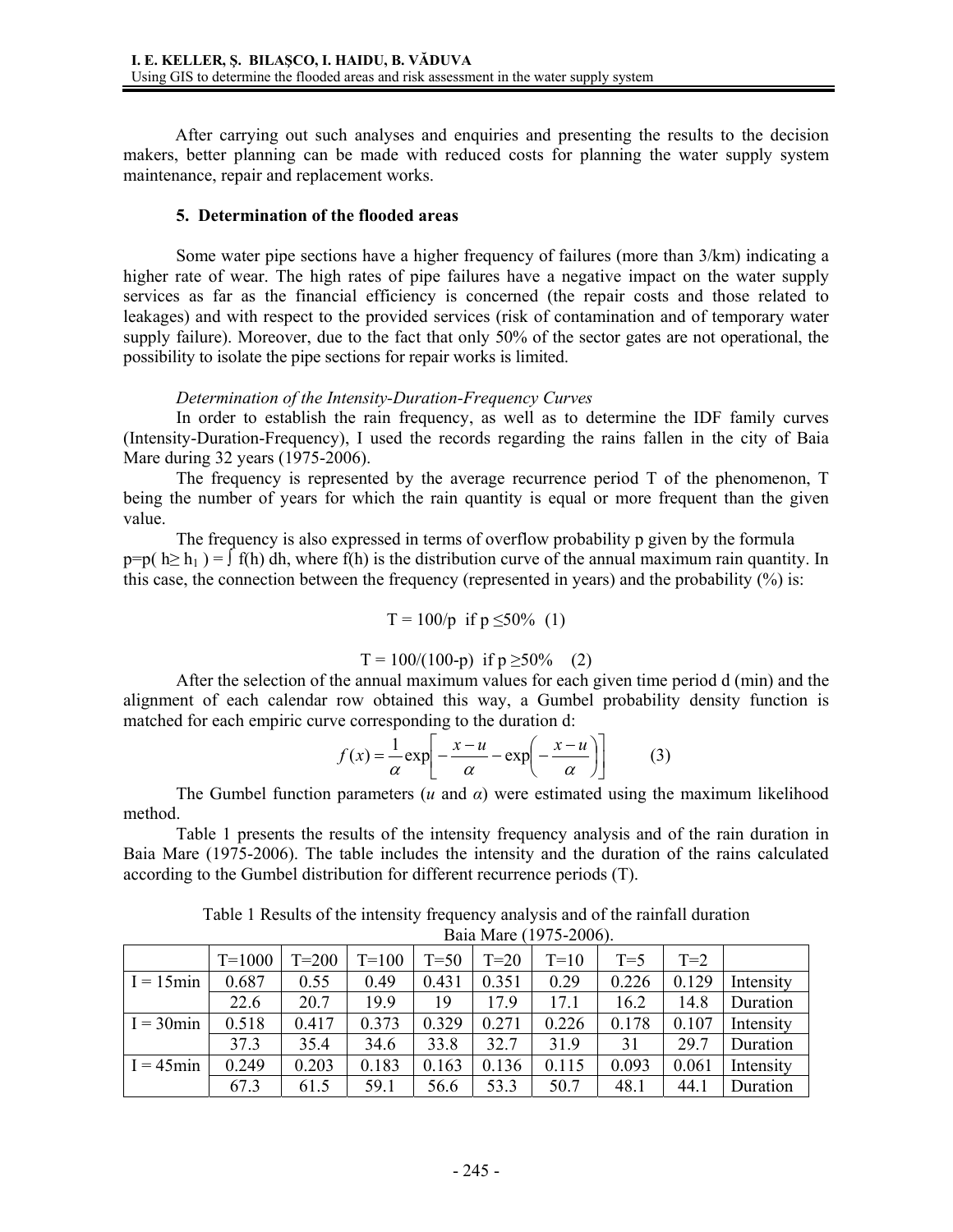

Fig. 4 IDF family curve for different reoccurrence periods (Baia Mare 1975-2006)

The rainfall intensity depends both on its frequency (probability) and on its duration and this expressed by a bidimensional function known by the name of Intensity – Duration – Frequency (IDF). The intensity according to the rainfall duration at different occurrence frequencies is represented as a series of decreasing parallel curves. The rainfall intensity decreases by their duration and increases by T.

Figure 4 presents the IDF family curves for different reoccurrence periods, in conformity with the Gumbel distribution for the city of Baia Mare.

The maximum flow rate in the urbanized areas occur shortly after the starting moment of the rainfall with large quantities of water fallen in small time sequences, lasting tens of minutes or a few hours.

# *Presentation of Results*

In order to determine the flooded areas in the study area, 3 scenarios of failure in the water systems were simulated, on pipe sections with average and high risk of failure, as follows:

- failure on the pipe section ( $D=300$  mm), situated on Traian Blvd. (fig. 5)
- failure on the pipe section ( $D=300$  mm), situated on Matei Basarab street
- failure on the pipe section  $(D=300 \text{ mm})$ , situated on Vlad Tepes street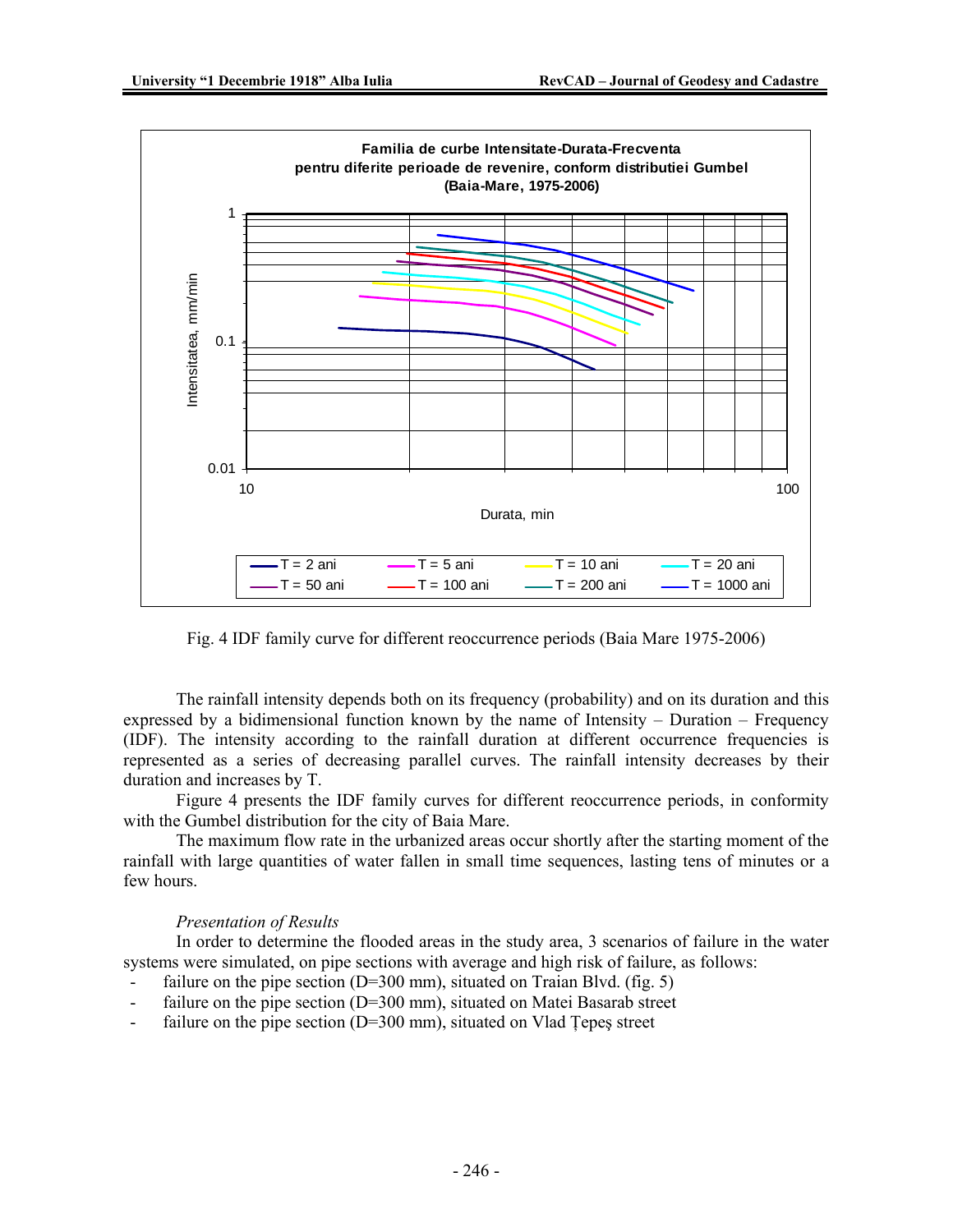

Fig. 5 Failure occurred in a pipe section on Traian Blvd.

These scenarios were also represented by three rainfalls with different intensity, duration and recurrence periods, as shown in table 1, by extracting the values from the Intensity-Duration-Frequency curve graphic, for different recurrence periods, considering the hypothesis that only 30% of the meteoric water are discharged in the outfalls.

The surfaces of the flooded areas, the maximum depths and the stored water quantities are shown in table 2.

| No.              | Broken water pipe | Rainfalls |      |       | Flooded | Maximum  | Stored water |  |  |  |  |  |
|------------------|-------------------|-----------|------|-------|---------|----------|--------------|--|--|--|--|--|
|                  | section (area)    |           |      | F     | area    | depth(m) | quantity     |  |  |  |  |  |
|                  |                   | mm/m      | mnn  |       | (ha)    |          | (cubic       |  |  |  |  |  |
|                  |                   | 1n        |      |       |         |          | meters)      |  |  |  |  |  |
|                  | Traian Blvd.      | 0,107     | 29,7 | 1/2   | 0,44    | 0,5      | 2224         |  |  |  |  |  |
| $\overline{2}$ . | Matei Basarab     | 0,178     | 31   | 1/5   | 0,52    | 0,7      | 3862         |  |  |  |  |  |
|                  | street            |           |      |       |         |          |              |  |  |  |  |  |
| 3.               | Vlad Tepeş street | 0.49      | 19.9 | 1/100 | 0,68    | $1{,}0$  | 6825         |  |  |  |  |  |

Table 2 Surfaces, depths and water quantities in the flooded areas